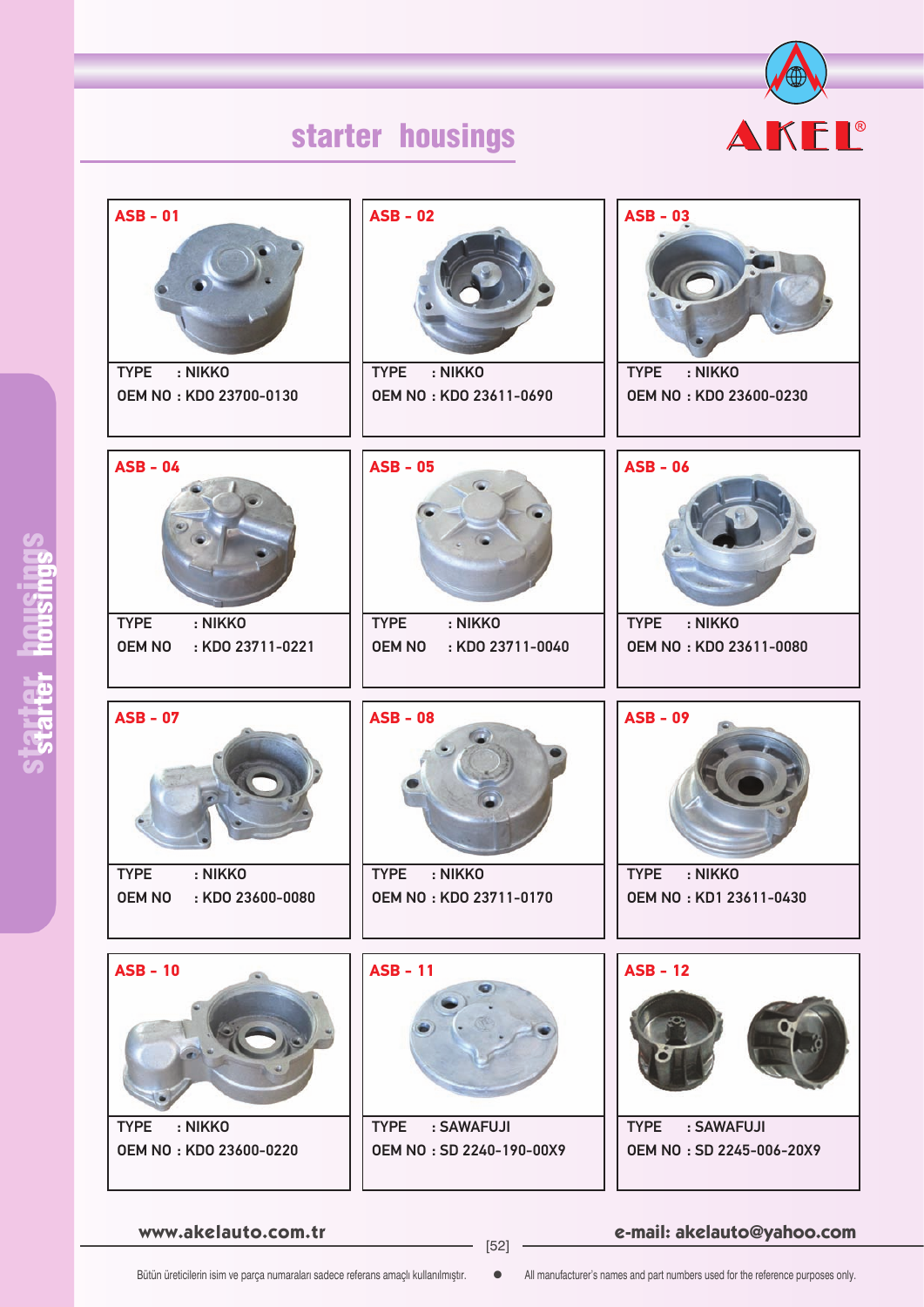

# starter housings

| $ASB - 13$                                                         | $ASB - 14$                                                       | <b>ASB - 15</b>                                         |
|--------------------------------------------------------------------|------------------------------------------------------------------|---------------------------------------------------------|
| <b>TYPE</b><br>: SAWAFUJI<br>OEM NO: SD 2244-058-31X3              | <b>TYPE</b><br>: SAWAFUJI<br>OEM NO: SD 2240-241-90X9            | <b>TYPE</b><br>: SAWAFUJI<br>OEM NO: SD 2245-008-30X0   |
| $ASB - 16$                                                         | <b>ASB - 17</b>                                                  | <b>ASB - 18</b>                                         |
| : SAWAFUJI<br><b>TYPE</b><br><b>OEM NO</b><br>: SD 2244-068-50X0   | <b>TYPE</b><br>: SAWAFUJI<br><b>OEM NO</b><br>: SD 2240-226-50X0 | <b>TYPE</b><br>: SAWAFUJI<br>OEM NO: SD 2245-007-20X0   |
|                                                                    |                                                                  |                                                         |
| <b>ASB - 19</b>                                                    | $ASB - 20$                                                       | $ASB - 21$                                              |
|                                                                    |                                                                  |                                                         |
| <b>TYPE</b><br>: SAWAFUJI<br><b>OEM NO</b><br>$:$ SD 2244-070-10X0 | <b>TYPE</b><br>: MITSUBISHI<br><b>OEM NO: 4Y-0348</b>            | <b>TYPE</b><br>: NIKKO<br><b>OEM NO: KDO 24711-0080</b> |
|                                                                    |                                                                  |                                                         |
| $ASB - 22$                                                         | $ASB - 23$                                                       | $ASB - 24$                                              |

**www.akelauto.com.tr e-mail: akelauto@yahoo.com** [53]